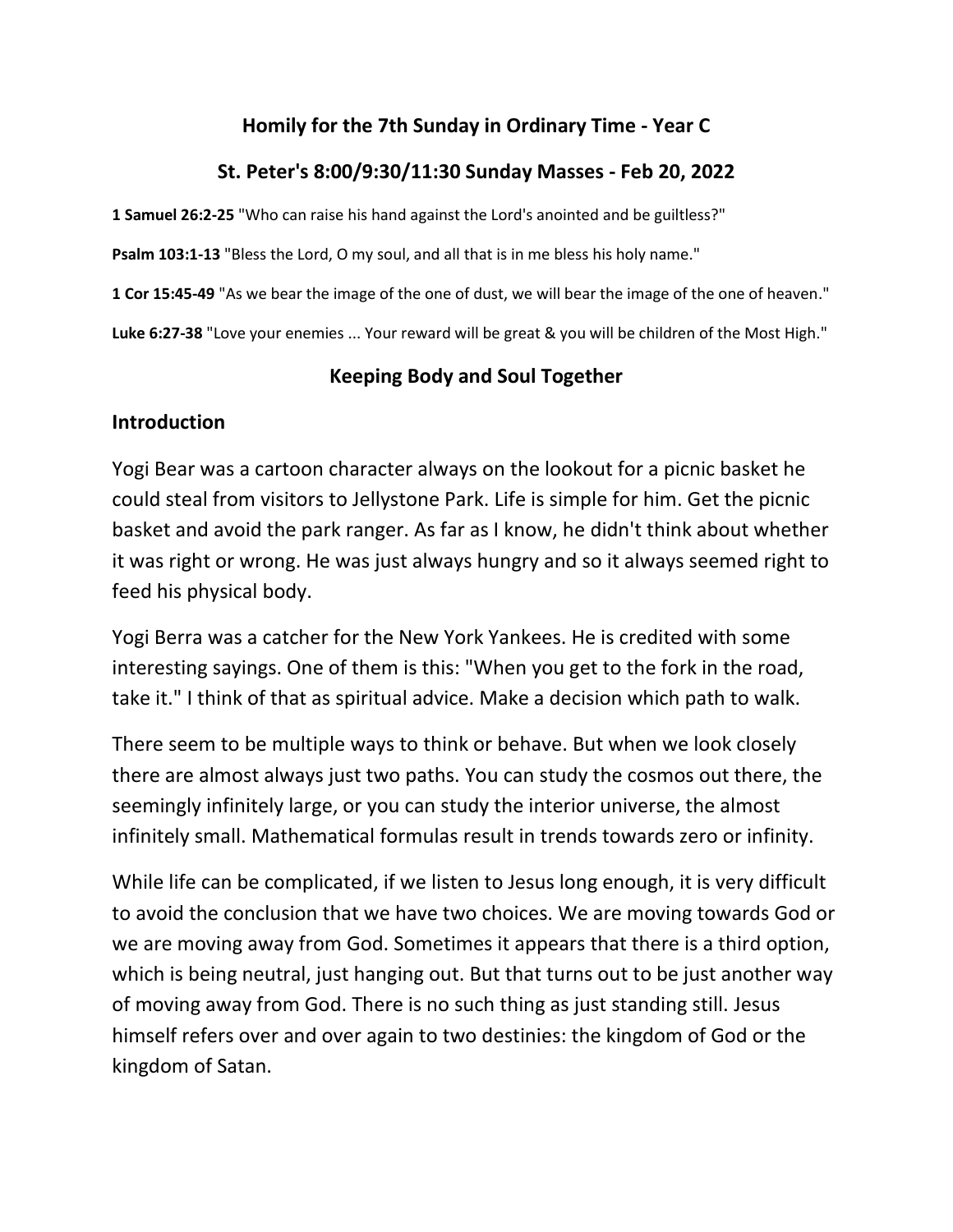There is a story of a grandfather who was teaching his grandson about the battle within each one of us. He said "There are two wolves at battle within each of us. One wolf is evil and represents fear. The other is good and represents hope." The grandson asked his grandfather, "which one will win?" to which he answers, "The one you feed." That makes it simple. Feed the hope and don't feed the fear. Nourish one and starve the other. Feed our relationship with God and don't feed the despair of not knowing God. Today we learn that there are two totally opposite ways of approaching life.

# **1 Corinthians**

Before we get to Jesus, St. Paul describes what makes up the human person. We are like Adam, who is made from the earth. That's what his name means. But we are made in the image of God. We carry the dust with us but we are made for spiritual life.

Paul has been describing what the resurrection will be like. He talks of a physical body and a spiritual body. Going from one to the other means to be transformed in some way. This transformed body is not merely flesh and blood. It has been changed from one kind of glory to another. It has been transformed from the glory or image of Adam, representing mortal earthly existence, into the glory or image of Christ, the man of heaven, representing immortal existence.

The Gospel events are set in the middle of a world of Greek culture. The Greeks had a high regard for the spiritual element in the human person, while holding negative views of the body. They see it as a prison for the soul. To raise a dead and corrupting body was, first, impossible, but also kind of repugnant and undesirable. We are inheritors of that Greek mindset.

But Christian believers are not just human, for God's spirit dwells in us. The resurrection is not rising back to a material reconstitution of the body that died, but to a spiritual body with a new glory. The first Adam could only give us a physical body. But Jesus, whom we call the second Adam, has been glorified. He is in heaven. The Spirit which raised him from the dead he now makes available to all. The human 'me' is both a body and soul. To be fully saved and raised to glory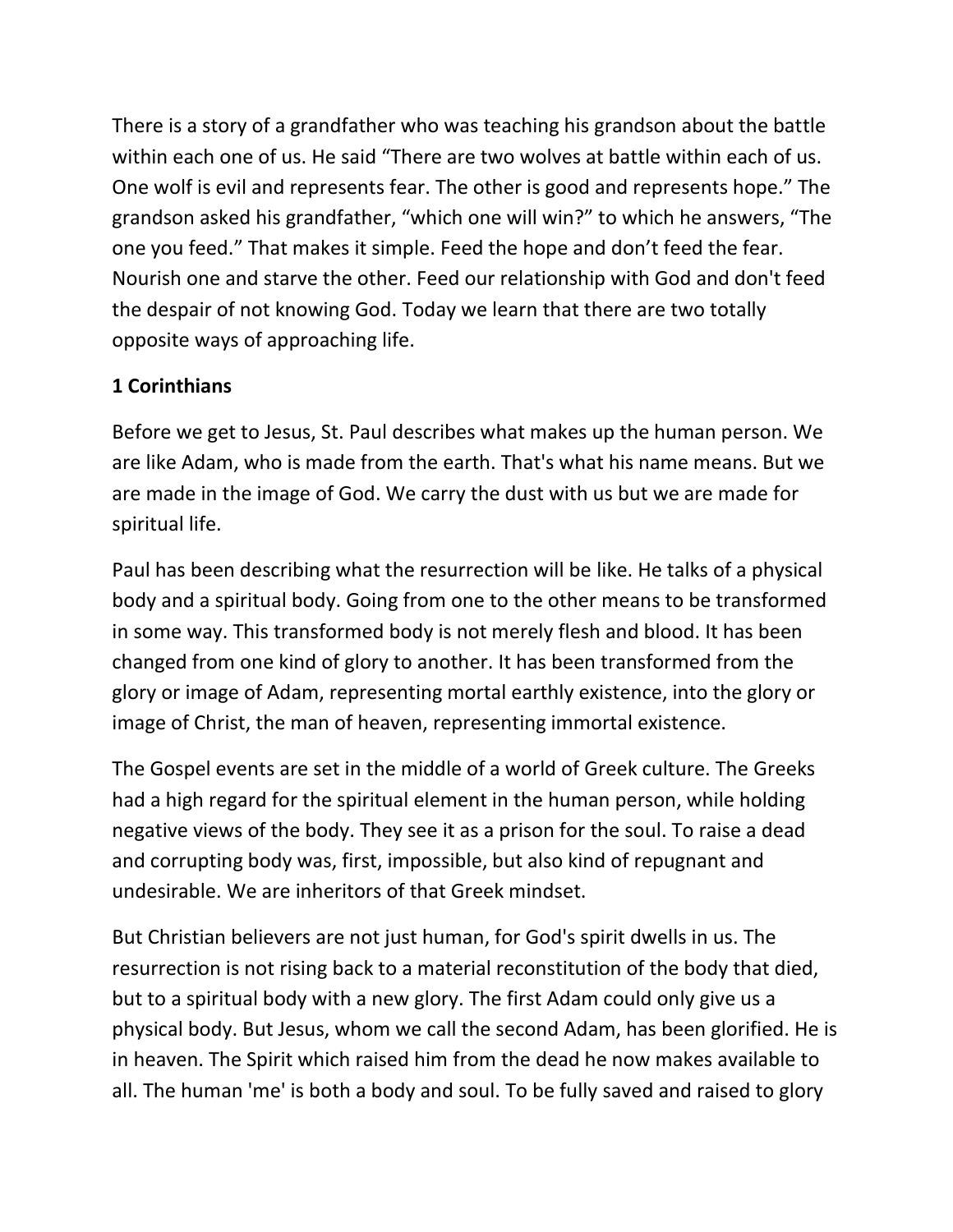with Christ, all of the 'me' must be raised. We tend to think in the physical. That's why it bothers us that someone may have lived for themselves all their life, then makes a death bed conversion, as if they have gotten away with something. This is the thinking that the pleasures of this world are what everyone really wants that they are the best we

# **1 Samuel**

The lives of David and Saul exemplify the two paths. Saul is the first king of Israel, anointed by the prophet Samuel. Anointed means set apart for God's purpose. But Saul has turned away from God. He's doing things his own way, with human ideas. Because of this he has become so jealous of David's success that he tries to kill him - several times. David is a man after God's own heart. He is anointed to be the next king. It will be his line from which comes the saviour of the world, Jesus. He sins also, but always turns radically back to God. Two kings. Two paths.

Saul doesn't just go after David. He brings his best 3000 men to pursue David and a few dozen friends. Saul has David trapped. The next day it will be all over. But David and Abishai, sneaks into Saul's camp. He knows God is with him because none of them wake up.

Now David must decide on one of two paths. Abishai says, let me kill him. He waits for David's answer. David has such good reasons to do the human thing, to follow that path: Saul has turned away from God, he is trying to kill David, God has given Saul to him. Also, that's the way the world works. No one would let his enemy go in that circumstance. Finally, David knows that he is the new anointed king. Maybe this is when he is supposed to take over. What about the reasons not to kill Saul. There is only one that he considers. It is the spiritual path. Saul is God's anointed. In this moment, David prefigures the sacraments we receive. God acts in our lives in grace filled ways such that our only response is to say thank you. Perhaps the words of the psalm he will write in the future start to form in his mind: The Lord forgives all your iniquities. He does not repay us what we deserve.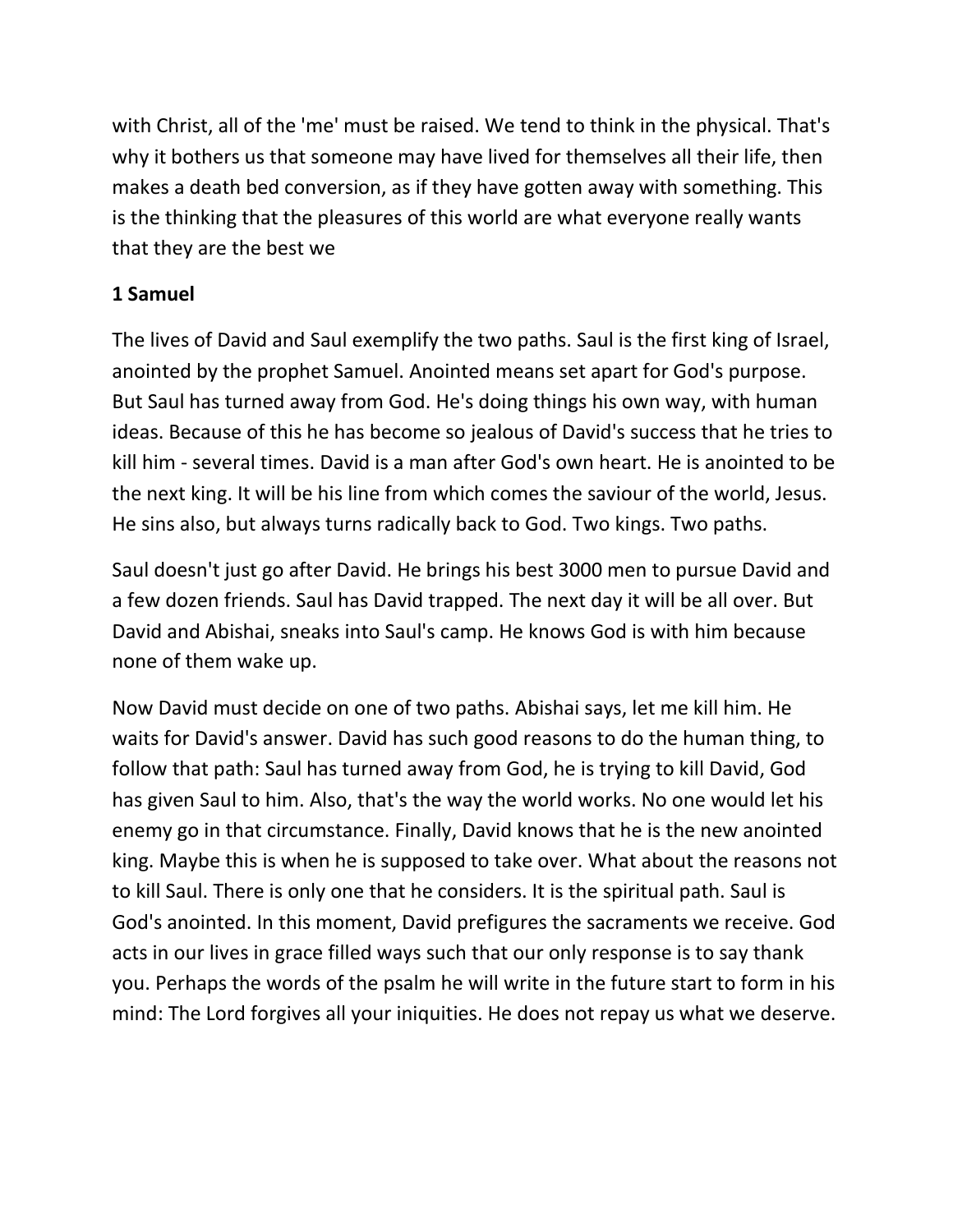### **Luke**

Now we come to Jesus as he continues his Sermon on the Plain. In the hardest of his teachings, Jesus says be merciful to your enemies. Don't treat them as they deserve. Do good to those who hate you. Yikes, that doesn't sound right! Yikes is a theological term. The Latin is Yik-sum. One would need to meditate upon this passage for a long time, maybe our whole lives.

Jesus keeps telling everyone you have to be like God. Perfect like God. Merciful like God. If you only do what the world expects, you will only get the rewards the world has to offer. And those are fleeting and decompose like our physical bodies. Jesus is not asking for loving feelings and emotions. We don't have to force ourselves to like those who hurt us. Surely God himself in his love, which is measureless and unconditional, cannot like everything he sees in his imperfect children? How can we overcome our impulse to resent injury, our anger and pride? We know that we cannot.

Here is the spiritual perspective. We would not deserve mercy if judged by God's standards. This is so far above us that we will never get it. Being merciful like God means being able to receive mercy that we can never deserve or earn. There is a judgment of God which is inescapable and of that solemn judgment Jesus often spoke. But we are not to make the arrogant assumption that we can take the place of God and do his judging for him. In the Our Father, Jesus taught his disciples that only as they did forgive could they be forgiven.

Even modern psychology has begun to understand that when we judge others, we are likely judging and condemning the same sins in ourselves, the things we are most ashamed of.

## **Call To Action**

Lent is coming up. We can see Lent as a gift from God and something we should be eager to embrace because it invites us on the path of holiness. God is the only one who can give a gift perfectly. It is impossible for us to share in this mercy except by God's grace. Love your enemies: that's someone who doesn't like you and won't return the favour. That means your loving will be with the purity of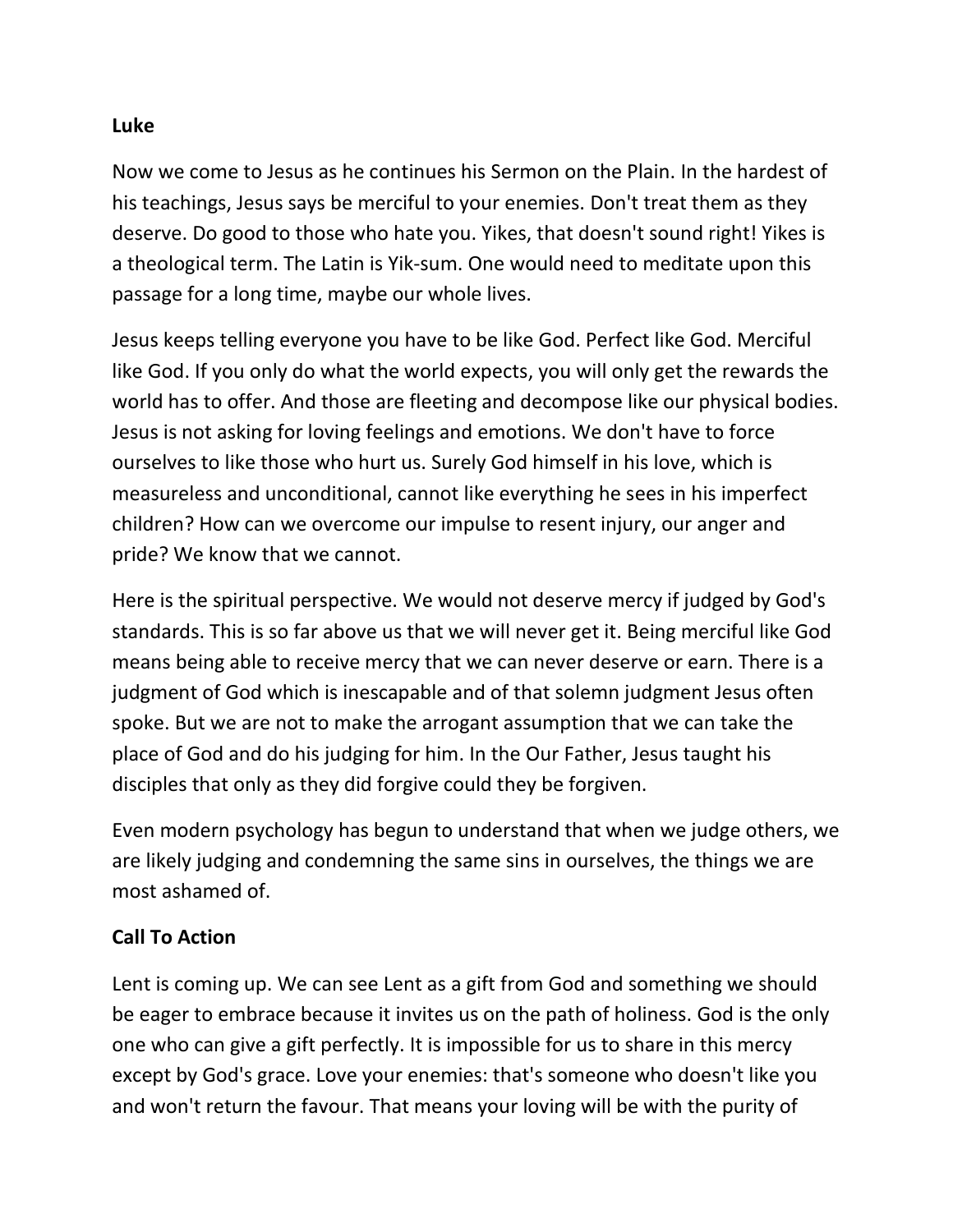God's love. Be good to those who hate you. They won't respond either. Usually we bless someone and there is a returned blessing. Give to everyone who asks of you and don't expect anything in return. No stealing back. Don't just operate the way the world operates. We are to love the way God loves. On the cross, Jesus asks the Father to forgive those who have crucified him. In my physical way of being, I am never going to understand what Jesus said in that terrible moment about his enemies, or what David did with that opportunity against his enemy.

Spend time with this teaching. It will change you. Jesus tells us: Then your reward will be great and children of the most high. This is Christianity. This is our faith. We can't give God back enough to compare with God's love for us. God loves us beyond our expectations, beyond anything we can possibly imagine. In response to God's love, we are to love as God loves, beyond expectations and with a depth beyond imagining. Our path is to slowly learn to love like that.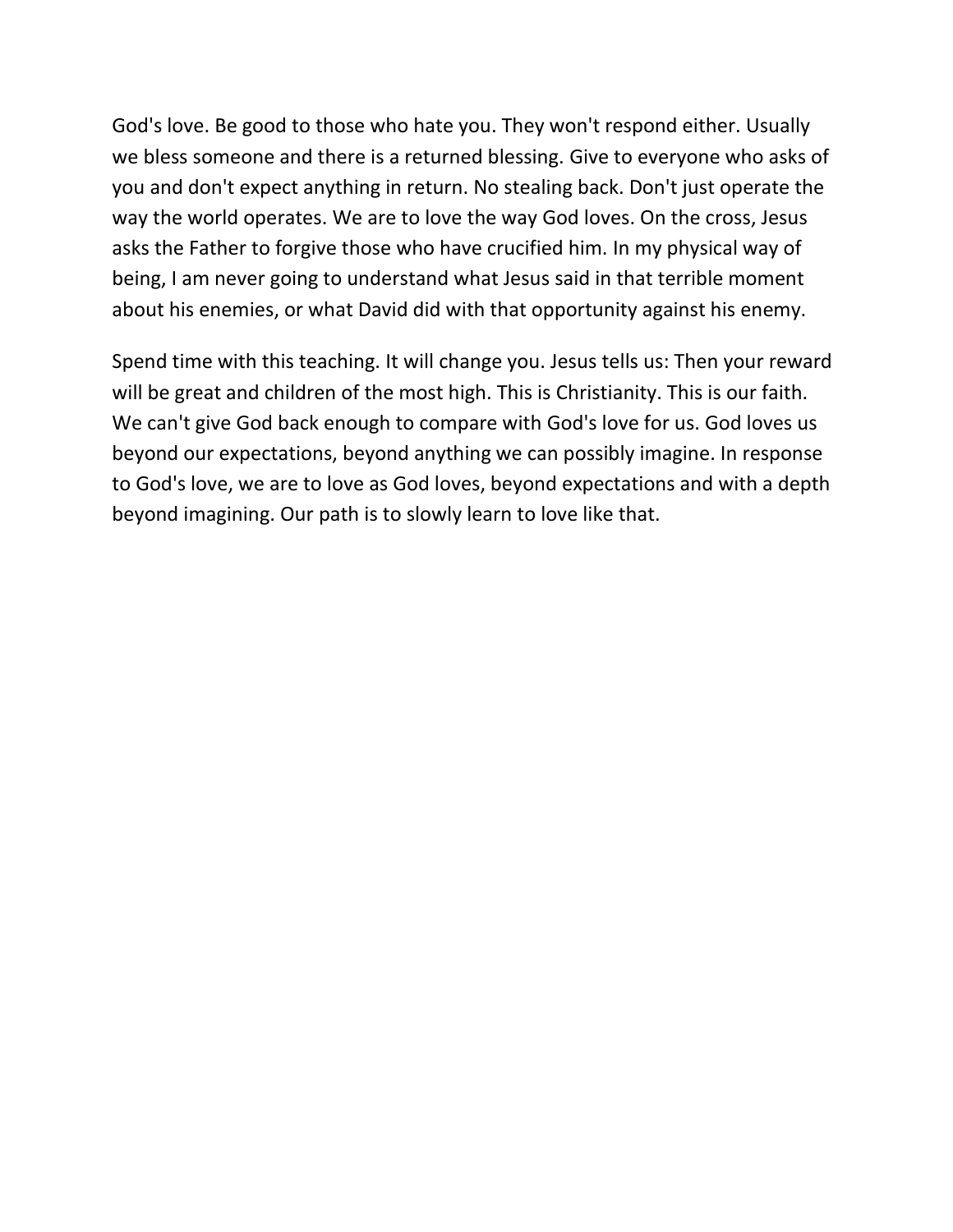#### **Key Passages**

**Entrance Antiphon**: *O Lord, I trust in your merciful love. My heart will rejoice in your salvation. I will sing to the Lord who has been bountiful with me.*

**Collect:** *We pray, almighty God, that we may carry out in word and deed that which is pleasing to you.*

**1 Samuel**: *With three thousand chosen men, Saul went to seek David in the wilderness. David and Abishai went into Saul's army by night. Saul lay sleeping with his spear stuck in the ground at his head. Abishai said to David, "God has given your enemy into your hand today. Now therefore let me pin him to the ground with one stroke of the spear." But David said, "Do not destroy him, for who can raise his hand against the Lord's anointed and be guiltless?" So David took the spear that was at Saul's head. No one saw it because a deep sleep from the Lord had fallen upon them. Then David stood on top of a hill far away and called aloud to Saul, "Here is the spear, O king! The Lord gave you into my hand today, but I would not raise my hand against the Lord's anointed. As your life was precious today in my sight, so may my life be precious in the sight of the Lord." Then Saul said to David, "Blessed be you, my son David! You will succeed in many things." So David went his way, and Saul returned to his place.*

**Psalm:** *Bless the Lord, O my soul and all that is in me bless his holy name. It is the Lord who forgives all your iniquity. The Lord is merciful and gracious, slow to anger and abounding in steadfast love. He does not deal with us according to our sins. As a father has compassion for his children, so the Lord has compassion for those who fear him.* 

**1 Corinthians**: *The first man, Adam, became a living being. The last Adam became a life giving spirit. The physical is first, then the spiritual. The first man was from the earth, made of dust. The second man is from heaven. Just as we have borne the image of the one of dust, we will also bear the image of the one of heaven.* 

**Luke**: *Jesus said to his disciples: "Love your enemies. Do good to those who hate you. Bless those who curse you. Pray for those who abuse you. If anyone strikes you on the cheek, offer the other also. And from anyone who takes away your coat do not withhold even your shirt. Give to everyone who begs from you. And if anyone takes away your goods, do not ask for them again. Do to others as you would have them do to you. If you love those who love you ... do good to those who do good to you ... lend to those who from whom you hope to receive, what credit are these things to you? For even sinners do these things. But love your enemies. do good, and lend expecting nothing in return. Your reward will be great, and you will be children of the Most High. For he is kind to the ungrateful and the wicked. Be merciful, just as your Father is merciful. Do not judge and you will not be judged. Forgive and you will be forgiven. Give and it will be given to you. For the measure you give will be the measure you get back."* 

Although I am as bad as the next person in thinking that God needs me to tell God what God ought to do, I do realise that God already knows. So often it is God who